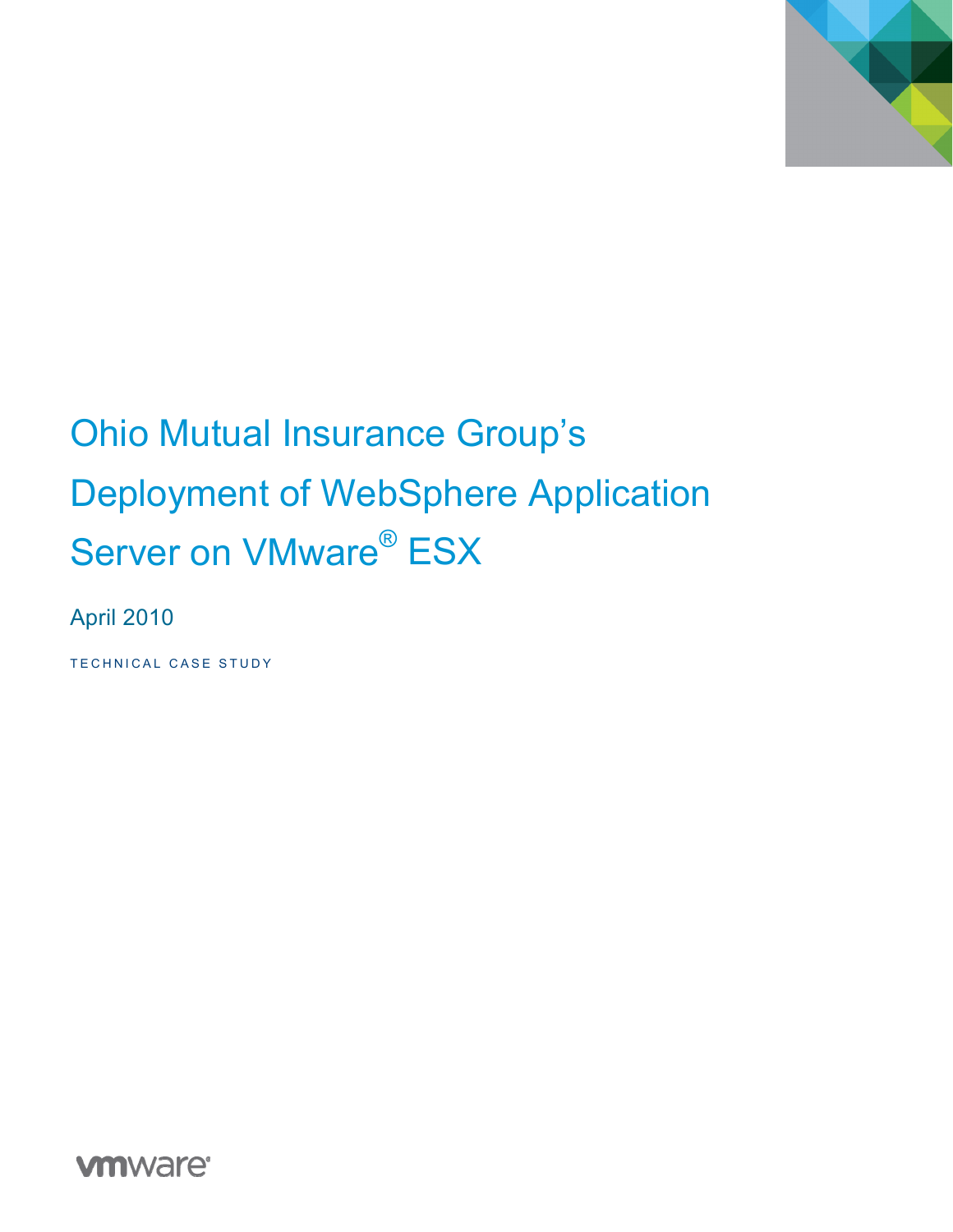#### **Table of Contents**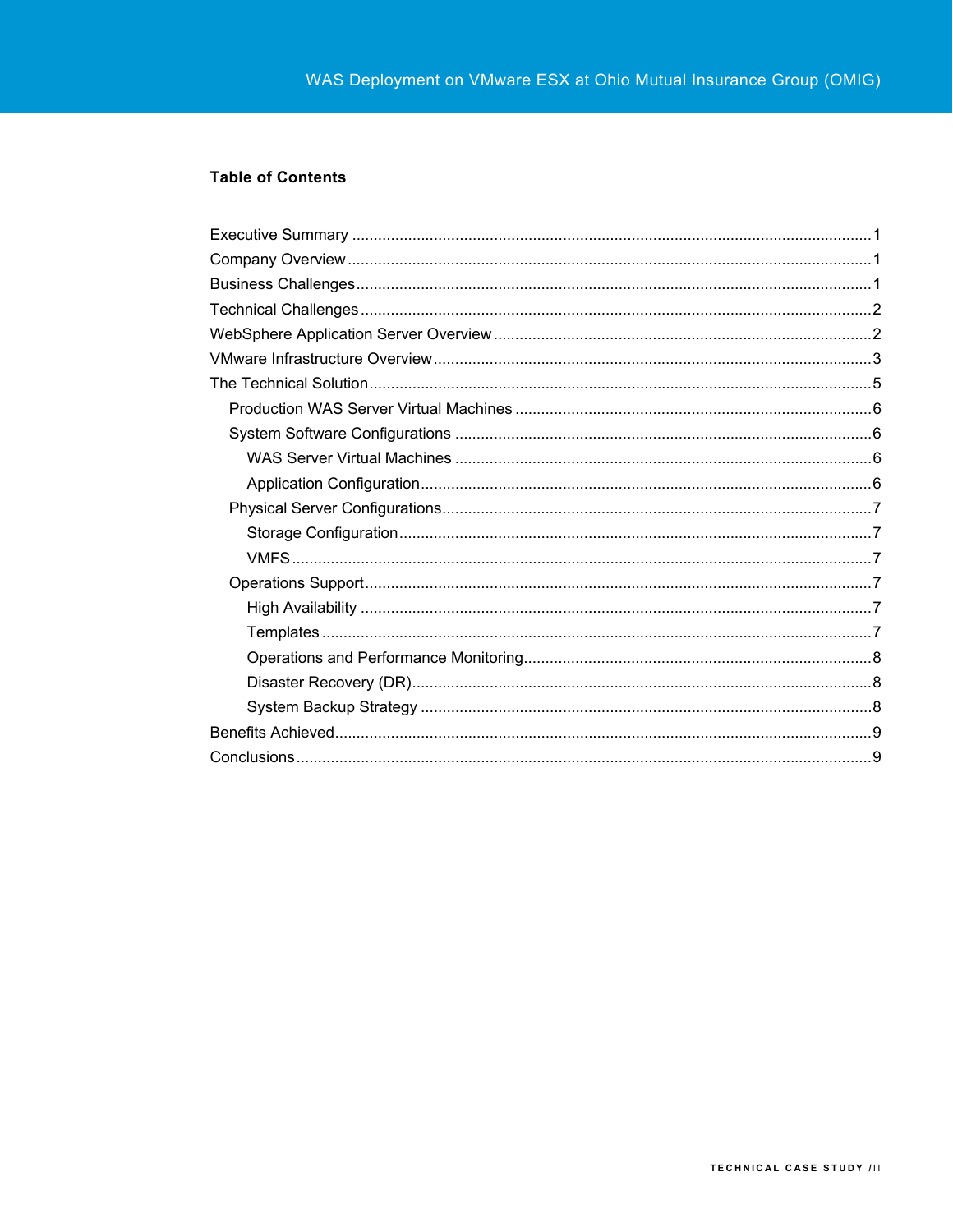### <span id="page-2-0"></span>**Executive Summary**

This document describes the deployment of the IBM WebSphere Application Server (WAS) software in a set of virtual machines on VMware® ESX™ at the Ohio Mutual Insurance Group (OMIG). This deployment has been in place for more than two years and it serves the needs of 200 users within the larger company and 2400 outside users among its affiliates outside the company.

The performance of the virtualized WebSphere-based systems is seen to be very satisfactory for their users. The response times for the applications on the virtualized systems are better than those previously seen in the purely physical implementation. The company has seen a significant overall improvement in its failover and disaster recovery implementation as a result of virtualizing these systems as well as a significant cost reduction through consolidation of their hardware servers in the data center and the associated administrative tasks.

# <span id="page-2-1"></span>**Company Overview**

OMIG is a leading property and casualty insurer in the USA. The company has 200 internal staff using the virtualized applications located at its headquarters facility in Bucyrus, Ohio. The company also partners with over 300 independent insurance agencies (involving over 2400 individual agents) to distribute and service high quality property and casualty insurance products in the states of Ohio, Rhode Island, Connecticut and Indiana. The company uses virtualized computer systems supporting applications running on WAS for both its own staff and for outside independent agency staff. External partners use the OMIG systems through a custom-built web interface that also makes use of WAS and links to an internal policy management application.

# <span id="page-2-2"></span>**Business Challenges**

OMIG was faced with the challenge of providing access to business applications to a wide variety of users both inside and outside of the company's firewalls. It needed to do this while maintaining consistency and security of the customer data at all times. Since many of the application users are not company employees and some are located in different states, the levels of secure access and availability required careful consideration. The company also wanted to make use of more up-to-date technologies than it previously had in order to provide a basis for continuing use well into the future. Preserving access to some older triedand-trusted applications on more mature systems is also very important. Some of the company's back-end systems run on IBM System i-series servers, for example.

OMIG had been using the VMware Infrastructure platform extensively for its applications development and testing activities since 2004. Between late 2005 and 2008, the company underwent an initiative to consolidate its original 40 physical servers down to seven systems with VMware Infrastructure. By late 2008, 99% of OMIG's IT environment had been moved to the VMware Infrastructure platform. Consolidation of its physical servers allowed the company to reduce equipment capital expenditure as well as power, cooling and recurring administrative costs.

The company also achieved increased application flexibility through using the virtual platform

- to move workloads around more easily between servers and
- to prioritize the allocation of computing resources to the most important work to be done.

A major reason to move to VMware Infrastructure was the capability for better failover and disaster recovery. Both the failover and disaster recovery strategies were initiated as result of moving to virtualization.

The company uses the virtualized WAS systems to support two main business applications:

• The Agent Access (AA) application enables the company's business partners to administer quotes and policies on the public internet. This is a home-grown application built on WebSphere. There are approximately 2400 users across 300 agencies in three states.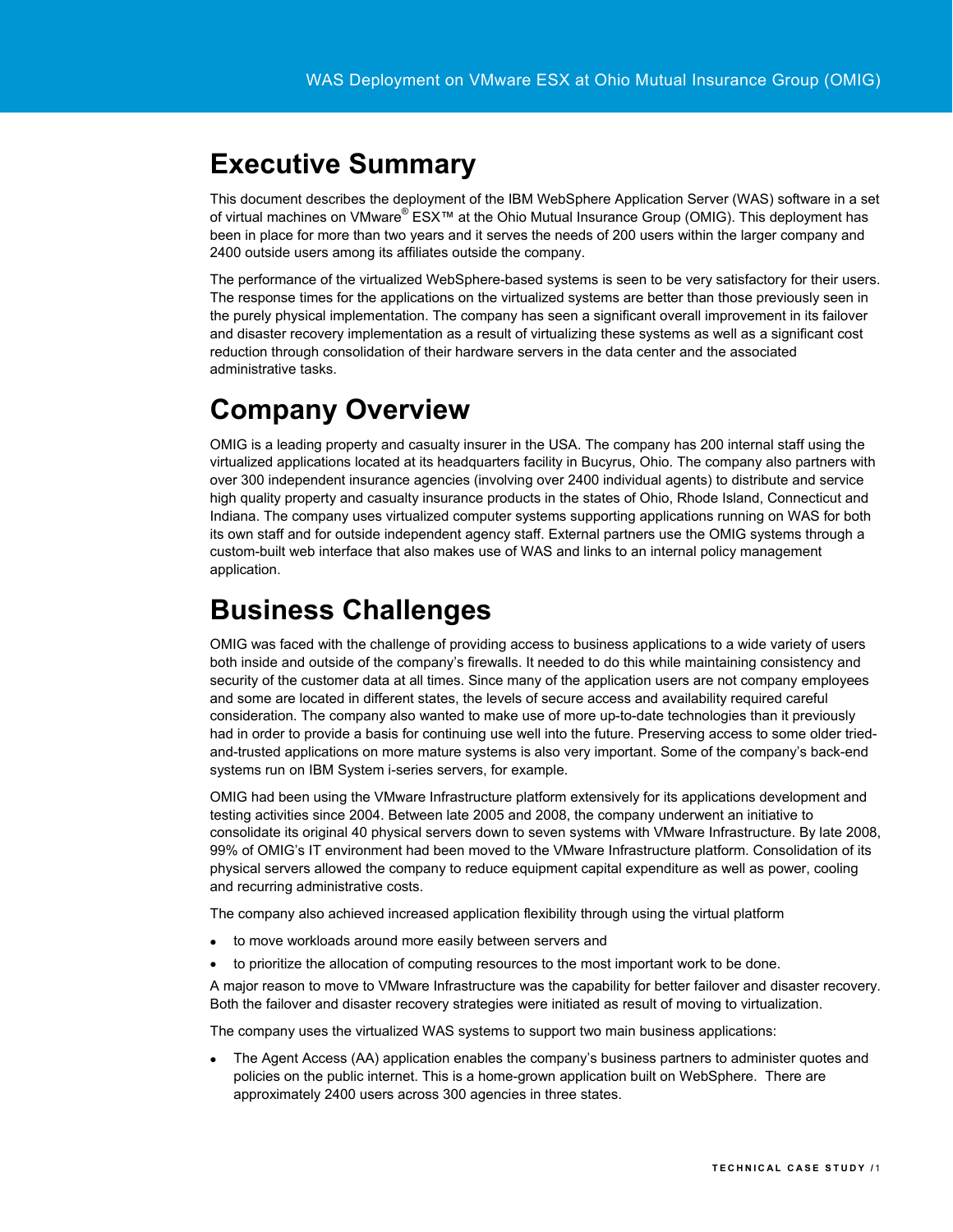The Policy Issuance (PI) System (called "**Point**") is a third-party application that manages the company's book of business. This application uses the WAS user interface building features and a Java Enterprise Edition communications bus that allows it to communicate back and forth with a legacy application that runs on a IBM System i-series server. This communication is achieved by means of standardized XML message transfer between the different systems. There are typically in the order of 300 concurrent users of this application, based internally.

The users of the AA application, typically independent insurance agents outside the company's firewalls, use the functionality of the PI system through a custom browser-based interface (built in-house using Java Server Faces and Servlet technology). The AA application is available to its web-based users from 5:30am till 11:00pm from Monday to Saturday. The peaks in usage come on Mondays and Fridays and are in the mid-morning and mid-afternoon typically. The user population does not currently span more than one time zone.

There is a rating engine that resides within the PI system and is relied upon by the Java based AA system to return rating results.

# <span id="page-3-0"></span>**Technical Challenges**

Before implementing the WAS Server on the VMware Infrastructure platform, the OMIG organization faced some significant technical challenges in maintaining reliable and scalable service to its end users. OMIG had been running WAS server on the System i for two years (2004-2005), then moved it to a physical Windows environment (2005-2008) before making the decision to move to the VMware platform. The most significant technical challenges that the company faced were:

- The need for a failover and disaster recovery solution
- The need for an infrastructure that could scale quickly to handle rapid business growth without adding new hardware
- The need to reduce the physical server count and consolidate the data center, thus reducing costs
- The need to test and deploy new functionality and features in a safe environment without affecting production systems

The VMware Infrastructure platform was the key enabler in resolving all of these challenges. The business applications ported across to the VMware Infrastructure platform from physical systems with ease. The WAS-based systems at OMIG are currently on VMware Infrastructure 3 (ESX 3.5).

No performance problems were seen once the business applications were brought up on WAS in the virtualized environment. The IBM Software Group that supports the performance of the WAS product has worked together with VMware on performance testing to ensure that applications like those used at OMIG work well on the WAS platform when executing on VMware. (Performance test data is available from IBM.)

# <span id="page-3-1"></span>**WebSphere Application Server Overview**

The WebSphere Application Server is a key component of the IBM WebSphere family of products that also includes the WebSphere Portal, WebSphere Integration and several other products. WAS provides support for the full 1.4 standard Java Enterprise Edition (Java EE). This includes support for Java Server Pages, Servlets, Enterprise Java Beans, Message-driven Beans and a host of other Java EE-defined capabilities. IBM's WAS is one of the most widely-deployed Java application servers on the market today with a large installed base, particularly in the financial services market segment. WAS is supported on many operating system platforms including several flavors of Linux and Windows on the x86 platform. There are several product tiers within the WAS suite itself, from the base deployment level, to WebSphere Network Deployment (ND), up to WebSphere Extended Deployment (XD). The WAS server ND suite has been in use at various parts of OMIG since 2005.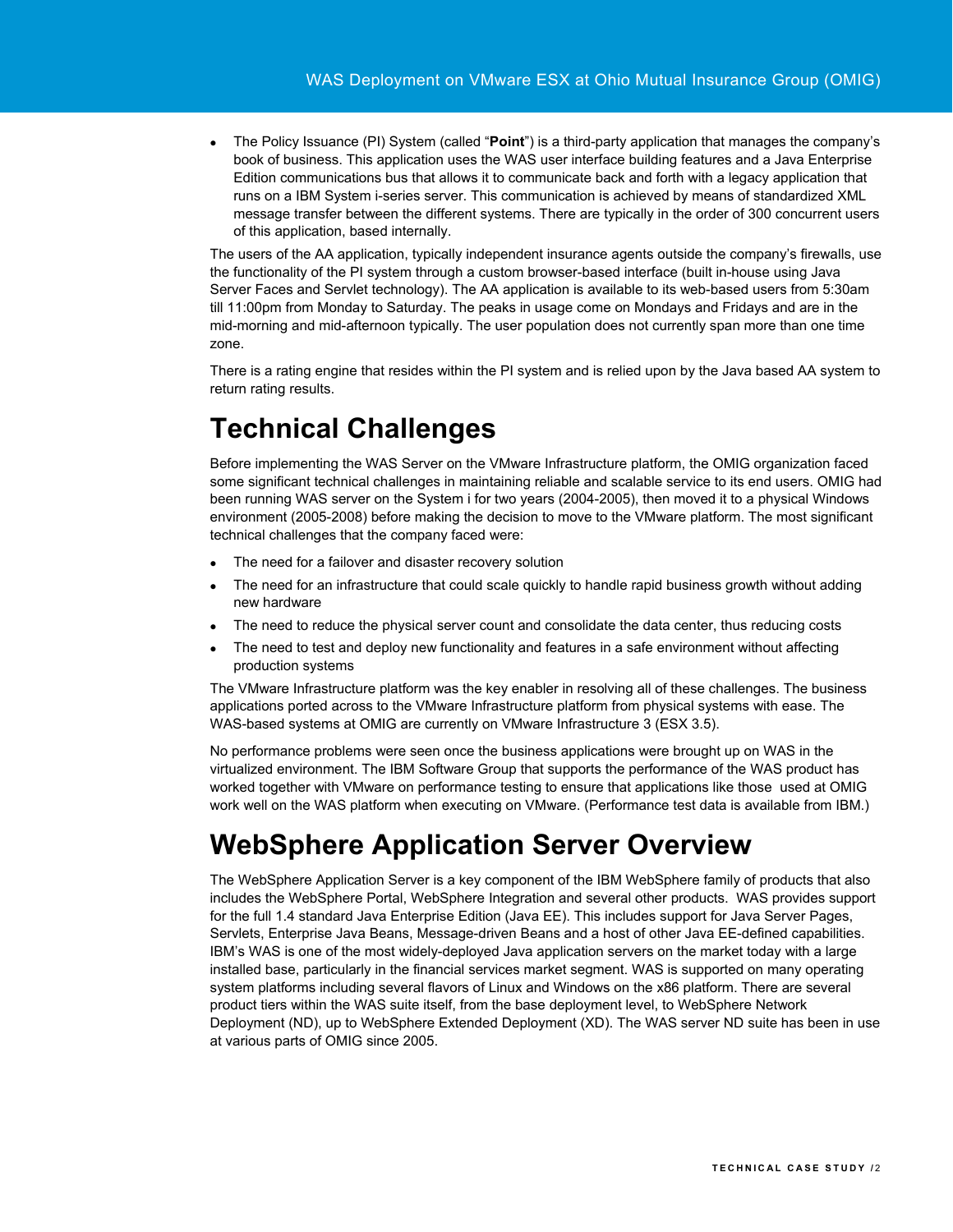# <span id="page-4-0"></span>**VMware Infrastructure Overview**

VMware Infrastructure is the most widely deployed software suite for optimizing and managing IT environments through virtualization – from the desktop to the datacenter. VMware Infrastructure delivers results for more than 120,000 customers of all sizes. VMware Infrastructure is also used in a wide variety of environments and applications. The VMware Infrastructure suite is fully optimized, rigorously tested and certified for a wide range of hardware, operating systems and software applications. This enables enterprise-wide standardization independent of operating systems and hardware. VMware Infrastructure provides built-in management, resource optimization, application availability and operations automation capabilities that deliver cost savings as well as increased operational efficiency, flexibility and IT service levels.

VMware Infrastructure virtualizes and aggregates the underlying physical hardware resources (such as CPU bandwidth and RAM) across multiple physical systems and provides pools of computing resources to optimize datacenter management in the virtual environment. These resource pools can be shared in a variety of ways depending on the importance of the applications within the different virtual machines – and their relative "shares" of that pool's resources.

In addition, VMware Infrastructure provides a set of distributed services that enables fine-grained, policydriven resource allocation, high availability, and consolidated backup of the entire virtual datacenter. These distributed services enable an IT organization to establish and meet production service level agreements (SLAs) with its customers in a cost-effective manner.

The relationships between the various components of VMware Infrastructure are shown in Figure 1.





 **Figure 1. VMware Infrastructure high-level architecture**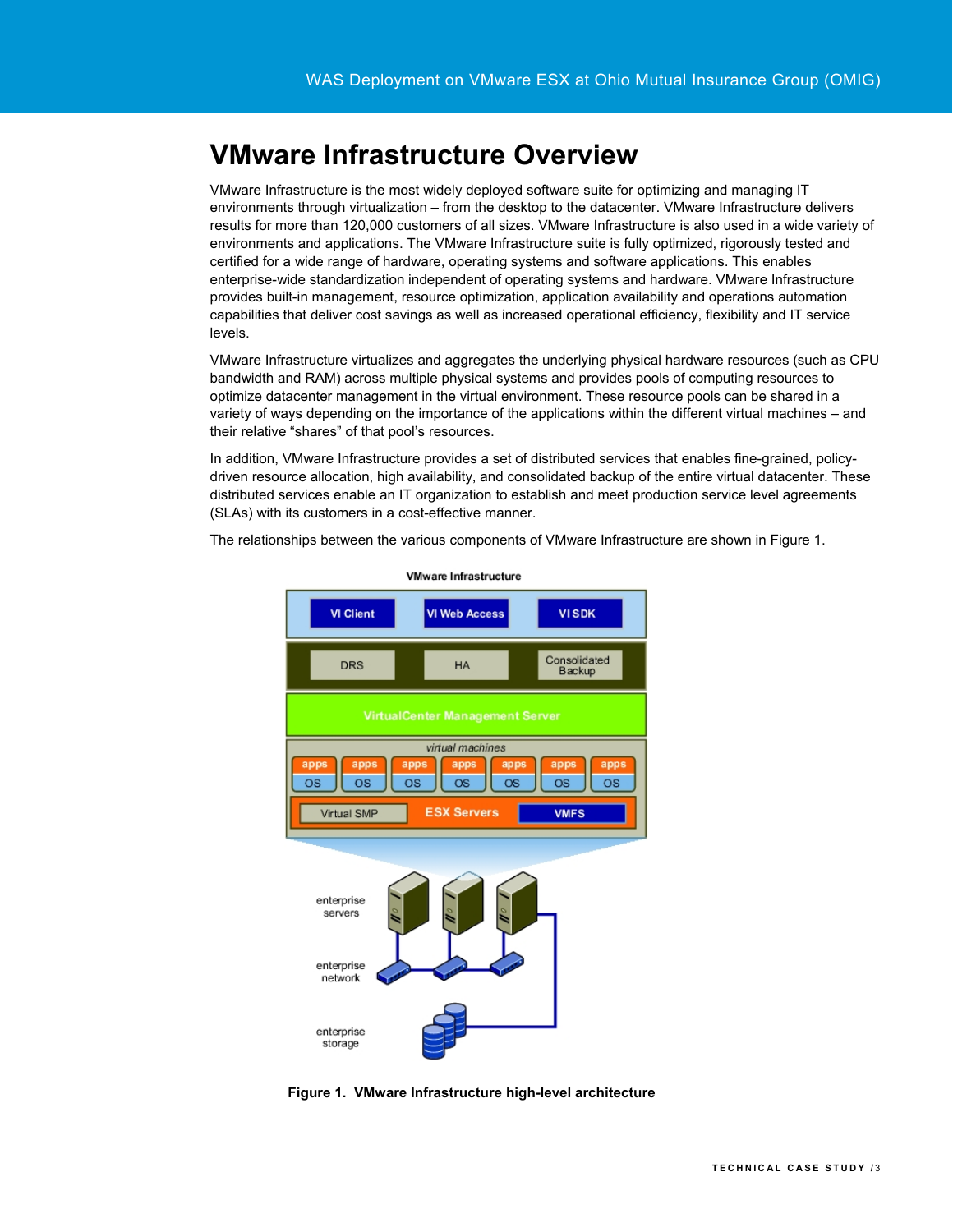VMware Infrastructure includes the following components:

- **VMware ESX (ESX)**: A robust, production-proven virtualization layer, run on physical servers, that abstracts processor, memory, storage, and networking resources into multiple virtual machines.
- **VMware vCenter™ Management Server (vCenter)**: A central point for configuring, provisioning, and managing virtualized IT environments.
- **VMware Virtual Infrastructure Client (VI Client)**: A graphical interface that allows users to connect remotely to the VCenter Server or to individual ESX instances from any Windows PC.
- **VMware Virtual Infrastructure Web Access (VI Web Access)**: A web interface that allows virtual machine management and access to remote consoles.
- **VMware Virtual Machine File System (VMFS)**: A high-performance clustered file system for ESX virtual machines.
- **VMware Virtual Symmetric Multi-Processing (SMP)**: Allows a single virtual machine to use multiple physical processors simultaneously.
- **VMware vMotion (vMotion)**: Enables the live migration of running virtual machines from one physical server to another with zero down time, continuous service availability, and complete transaction integrity.
- **VMware High Availability (HA)**: Provides easy-to-use, cost-effective high availability for applications running in virtual machines. In the event of server failure, affected virtual machines are automatically restarted on other production servers that have spare capacity.
- **VMware Distributed Resource Scheduler (DRS)**: Allocates and balances computing capacity dynamically across collections of hardware resources for virtual machines.
- **VMware Consolidated Backup (Consolidated Backup)**: Provides a centralized facility for agent-free backup of virtual machines. It simplifies backup administration and reduces the load on the ESX host servers.
- **VMware Infrastructure SDK (SDK)**: supports a standard programming interface for VMware and thirdparty solutions that want to access the VMware Infrastructure.

A single Virtual Center Management Server typically manages multiple ESX server hosts, as shown in Figure 2 below. Administrators use the Virtual Infrastructure (VI) Client program to connect to the Virtual Center Server in order to create resource pools and clusters within which the virtual machines will reside. The VI client provides a management view on to the pool of ESX servers and resources that are used to host multiple virtual machines running concurrently.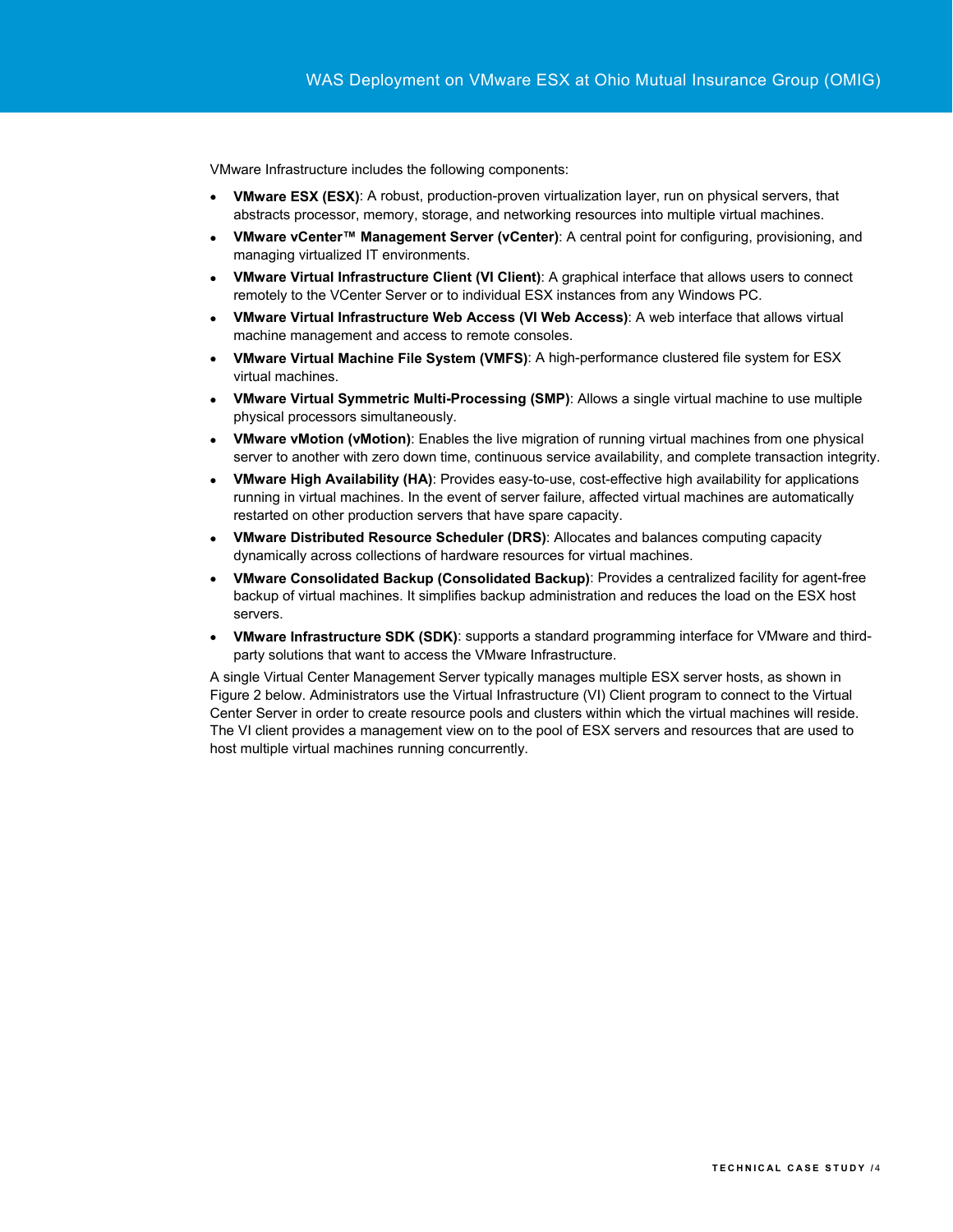

 **Figure 2. Virtual Center Server Outline architecture** 

# **The Technical Solution**

Figure 3 shows the server layout for the production ESX systems and network switches at the main OMIG data center. There is a similar setup for the test environment that is described later in this document.

<span id="page-6-0"></span>

 **Figure 3. OMIG's Virtualized Hardware Layout**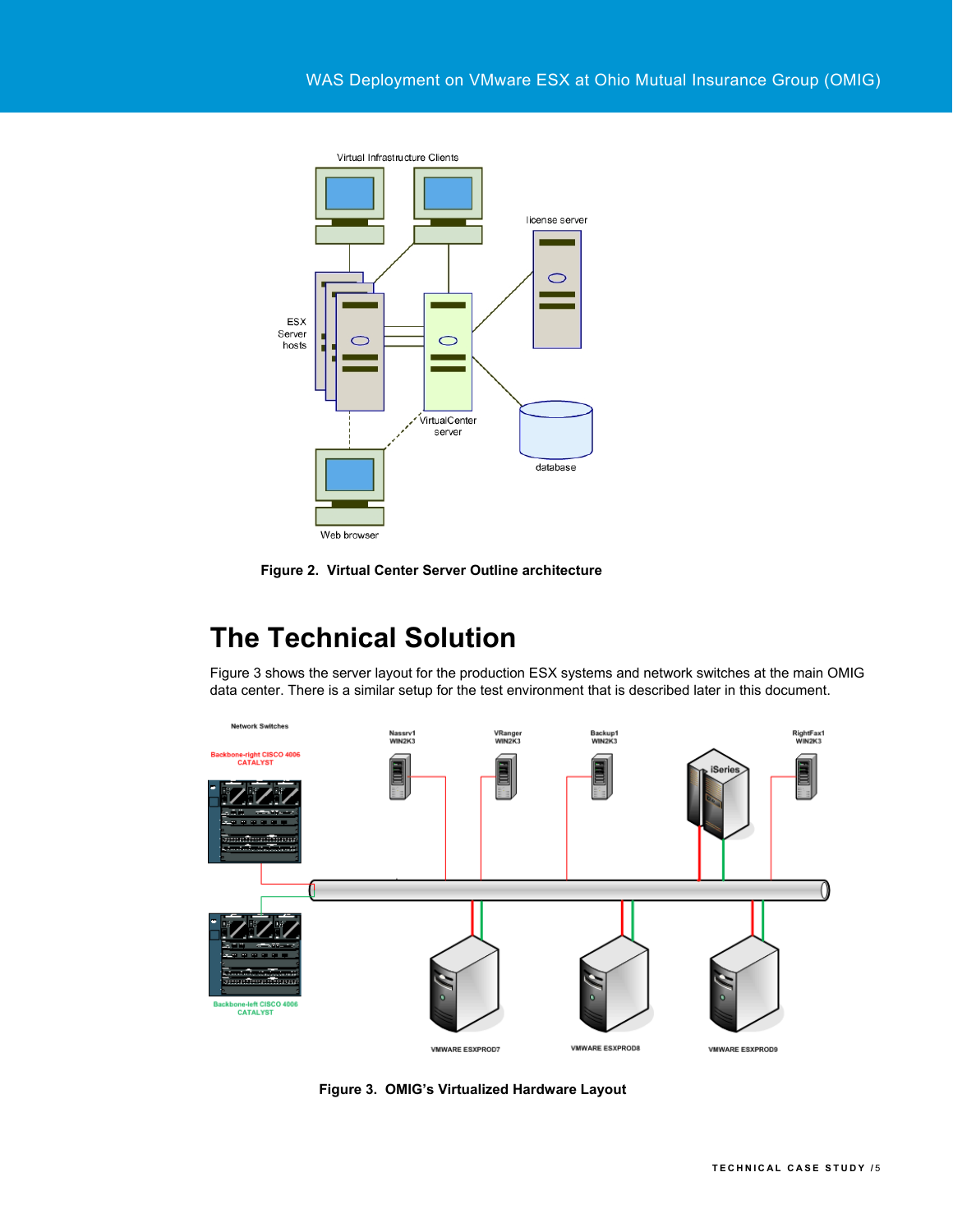A second data center at OMIG contains a setup that is a mirror image of this one, including the storage configuration. The second data center is used for failover and disaster recovery. Details about this part of the OMIG system are also provided later this document.

### <span id="page-7-0"></span>**Production WAS Server Virtual Machines**

The core of the virtualized WAS system is made up of three production virtual machines, each running WAS, and identified as WAS "nodes" in the same way that a physical system running WAS can be a node. The three WAS nodes are in a network deployment configuration. One of the three nodes acts as a deployment manager, while the other two nodes support the production environment directly. There are nine logical servers spread out across the two production WAS nodes. The nine logical servers support a variety of business applications. The exact software specifications for the contents of the WAS Server virtual machines are detailed in the System Software Configurations section below.

### <span id="page-7-1"></span>**System Software Configurations**

This section describes the various software components that are installed and used in each virtual machine as well as configuration details of each WAS Server virtual machine. The VMware ESX version in use at the time of writing is ESX 3.5.0 build 143128.

#### <span id="page-7-2"></span>**WAS Server Virtual Machines**

Each production WAS Server virtual machine has the following software installed:

- WAS ND Server version 6.1
- Windows Server 2003 Standard Edition R2 SP2

Virtual Machine configuration:

- 2 vCPUs and 4GB RAM per WAS Server virtual machine
- 1 x 20GB c:\ (VMFS) per virtual machine (OS and binaries)
- 1 x 40GB data store for application installations. WAS does not store any user data

The WAS Server virtual machines share a cluster of four physical ESX host servers that OMIG IT uses to host as many as 60 other non-WAS Server related workloads at any given time.

### <span id="page-7-3"></span>**Application Configuration**

The Policy Issuance (PI) application is implemented in two parts. The user-facing part is built using JSF and Servlet technology, both of which are hosted on the WAS servers. This front-end application communicates with the back-end database part of application using an enterprise message bus that is also Java EE-based and runs on the virtualized servers. The back-end database part of the application runs on IBM System i machine and is also partly implemented in COBOL. Home-grown protocols based on XML messages allow transactional data to flow back and forth between the Java-based applications and the back-end database on the System i machine. The Agent Access (AA) application used by external agents is also constructed in the same manner and uses similar Java EE technology.

Both main applications have a three-tiered architecture. The presentation tier is based on Java Server Pages (JSPs) on WAS. The middle tier is composed of business logic written in Java on WAS. The data tier is a mix of RDBMS access over JDBC and XML transactions with the enterprise policy processing system. DB2 on Windows and DB2/400 are both used for the database platforms.

#### Additional details:

- The AA and PI applications each run in a separate virtual machine.
- The virtual machine for the AA application has 4 virtual CPUs and 8GB of RAM.
- The virtual machine underlying the PI application has 2 virtual CPUs and 4 GB of RAM.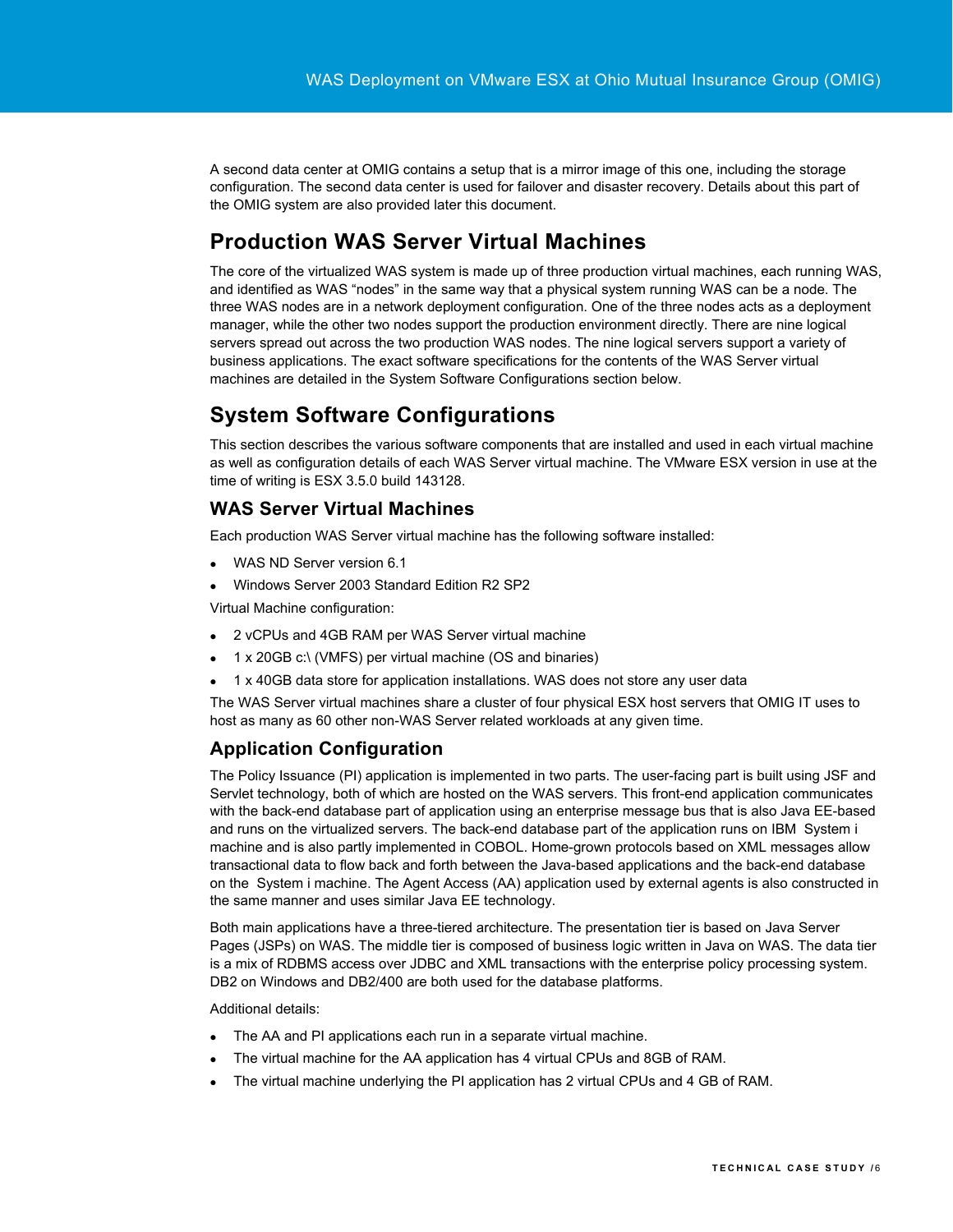### <span id="page-8-0"></span>**Physical Server Configurations**

This section describes the physical servers, storage and network setup for the servers that host the virtual machines described above. All the WAS Server virtual machines run on a VMware ESX cluster that has VMware High Availability (HA) enabled.

- There are four IBM 3850 M2 rack-mounted servers for production and three others for development and testing support.
- There is 64 GB RAM configured in each server.
- There are 4 sockets in each server, with 4 cores per socket, using Intel processors operating at 2.4GHz.

The WAS virtual machines run on separate servers from each other, for safety reasons. VMware Distributed Resource Scheduler (DRS) is implemented in fully automated form in this cluster of machines. This makes use of anti-affinity rules to keep the virtual machines operating on separate ESX hosts.

The three WAS Server-based virtual machines co-exist with approximately 60 other non-WAS workloads in the cluster. These are virtual machines containing SQL Server, DB2, IIS, file and print servers as well as other applications. For example, there are several SQL Servers and DB2/Windows servers that provide data to the PI application.

### <span id="page-8-1"></span>**Storage Configuration**

The IBM N-series 3600 fiber channel storage array configuration for the WAS Server servers is shown in Figure 3. The disk storage is split into two main sections as follows. There is a 485GB LUN allocated to VMFS for each virtual machine. There 9 LUNs on the N-series giving a total of 6TB that are presented to VMware. The space on these LUNS is then allocated into VMFS partitions for each virtual machine. As stated previously, virtual machines have a standard 20 GB C: partition for the Windows OS and a second partition for application installation.

### <span id="page-8-2"></span>**VMFS**

Each WAS Server virtual machine has a 20 GB disk volume configured for the Guest Operating System and a smaller volume configured for application data. All the WAS Server virtual machines have their system drives (C:\) and user data areas on shared VMFS storage contained on the SAN. The SAN is implemented using an IBM N-series 3600 model disk array using fiber channel communication.

### <span id="page-8-3"></span>**Operations Support**

This section describes the use of various VMware Infrastructure facilities, such as HA, templates and management tools for the operational support of the system.

### <span id="page-8-4"></span>**High Availability**

The WAS Server environment relies on VMware HA for its high availability. A cluster of ESX host servers is constructed to provide a failover point for resident virtual machines. This setup is created in a straightforward manner in the vCenter user interface. In the VMware configuration, the WAS 1 and WAS 3 server virtual machines reside on server A and WAS 2 and WAS 4 reside on server B. Other virtual machines that do not belong to the WAS infrastructure also run on those servers. If one server were to fail unexpectedly, its resident virtual machines would be re-started automatically on the other server. To date, neither an ESX host server nor a WAS Server virtual machine failure has occurred.

#### <span id="page-8-5"></span>**Templates**

The Windows 2003 Server software is installed and configured in a VMware ESX template along with the most current Windows patches and then sealed with Sysprep. The IT department can deploy a new virtual machine from this template and install and configure the WAS Server software in less than an hour. The application deployment files are then loaded into WAS in order to run those applications. The template allows the IT team to deploy a new virtual machine quickly for load-balancing purposes or in case of an issue with an existing virtual machine.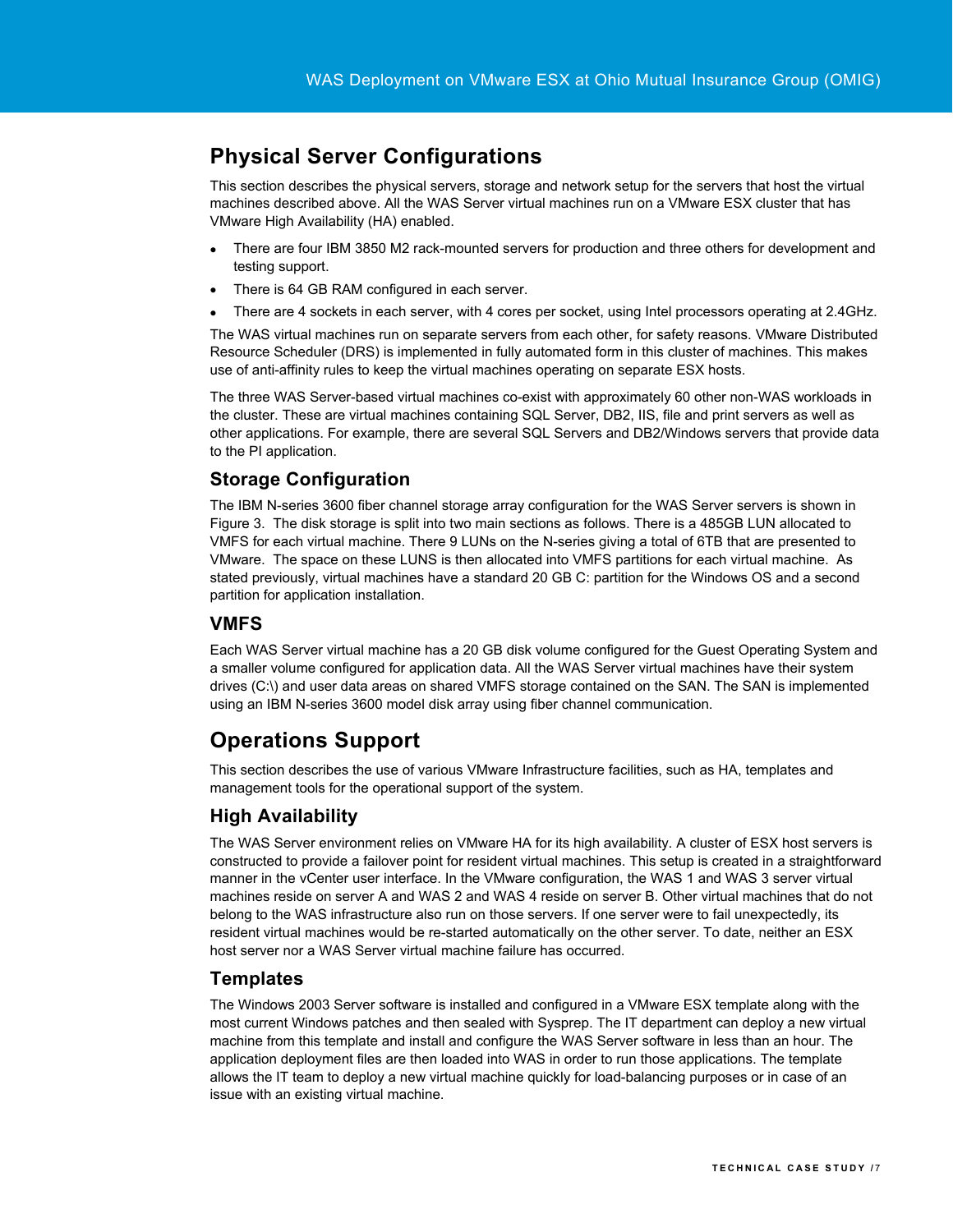#### <span id="page-9-0"></span>**Operations and Performance Monitoring**

A combination of tools is used to monitor guest operating system health, virtual machine disk usage and response times to end users. These include:

- VMware VirtualCenter 2.5 for virtual machine and ESX host management and performance monitoring.
- The Vizioncore VFoglight and VMware Virtual Center suite for systems management.
- GFi's LANGuard is used to manage OS updates.
- Advent Net (now Zoho) Application Manager is used to collect performance as well as availability statistics. Tivoli Performance Viewer is used to monitor the WebSphere portion of the application; Performance Navigator and PM/400 are used to monitor the System i portion of the application.

Application Manager is a web-based tool that can be used to monitor various aspects of the Windows environment. For example, it is used to monitor the availability and average response times of the AA and PI applications.

Tivoli Performance Viewer (or TPV) is a monitoring tool that is included with the WebSphere software. It is accessed using the WebSphere Administrative Console. Basic statistics gathering is always turned on in the environment, and TPV can be used to graphically display information about the WebSphere environment.

PM/400 is a performance monitoring tool that is part of the OS/400 operating system on the System i server. It is configured to gather basic statistics about the performance of the server. PM/400 can also be used to gather detailed statistics about system performance, allowing for additional analysis of a problem.

Performance Navigator is a Java-based GUI tool that runs in the Windows environment. It connects to the System i server and interfaces with PM/400. Performance Navigator can be used to graphically display the PM/400 data. Various charts and reports can also be created. In addition, Performance Navigator allows you to perform "what if" analysis.

#### <span id="page-9-1"></span>**Disaster Recovery (DR)**

This is implemented using a combination of VMware's Site Recovery Management (SRM) product and the NetApp SnapMirror facility for disk replication. The recovery site, located in Wisconsin, is a mirror image of the main site in Ohio. The current DR plans include the creation of new WAS Server virtual machine deployments from templates at a DR facility should a disaster occur in the primary datacenter. The recovery time has been established at 15 minutes after a series of test runs have been executed through the SRM recovery plan. Aside from these tests, the entire system has been failed over a number of times to ensure that it behaves correctly. The RPO figure is 15 minutes and RTO is approximately 2 hours.

#### <span id="page-9-2"></span>**System Backup Strategy**

The WAS Server is backed up on a nightly/weekly basis. All Windows servers are backed up nightly via CA's Arcserve product. Daily backups are incremental, weekly and monthly backups are full backups.